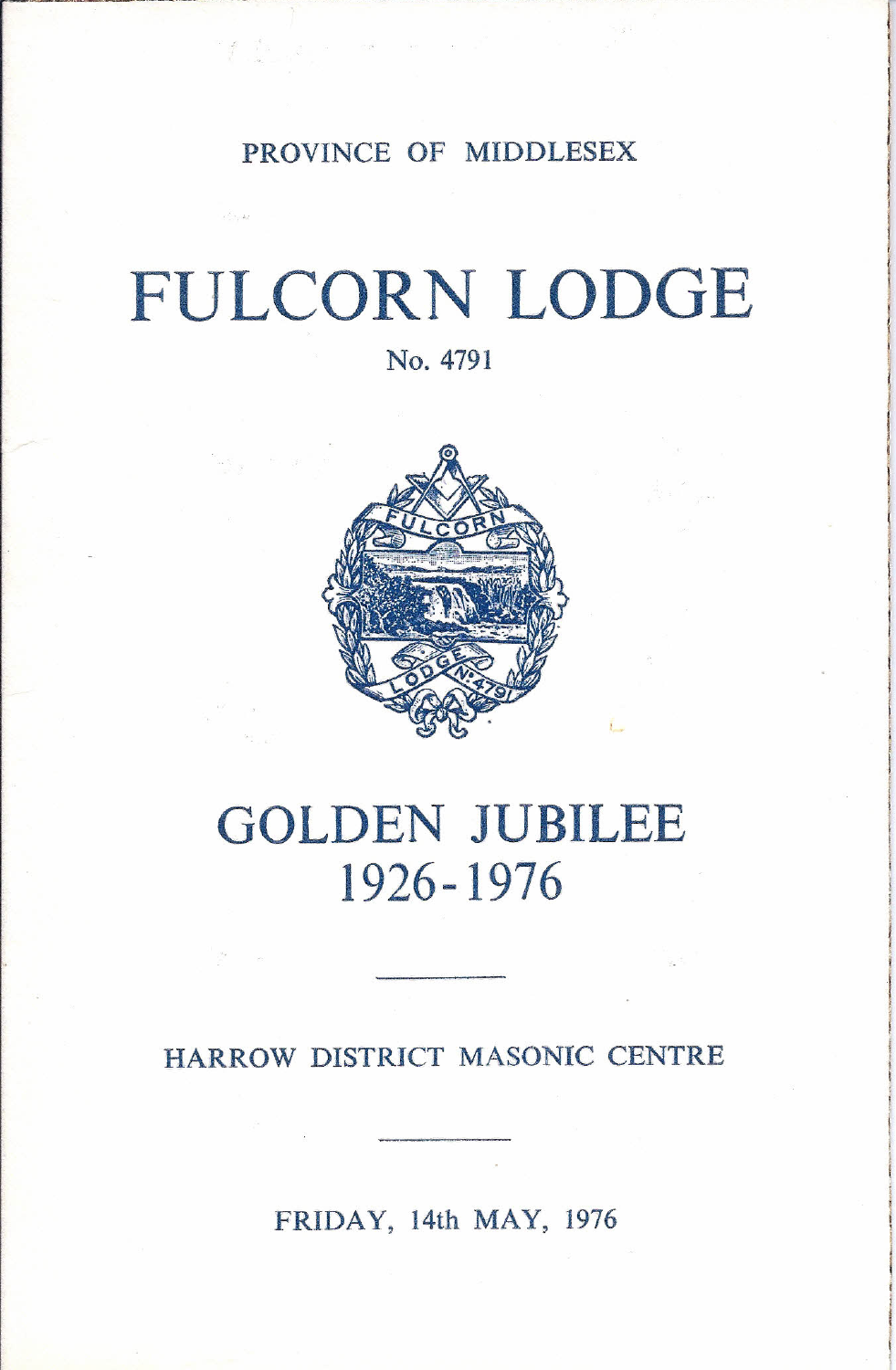### *MENU*

#### Prawn Cocktail

#### Roast Turkey, Roast/Boiled Potatoes

.Peas

#### Apple Tart with Ice Cream

#### Cheese and Biscuits

Coffee

#### WINES

Lonteyne St. Estephe

Niersteiner Gutes Domtal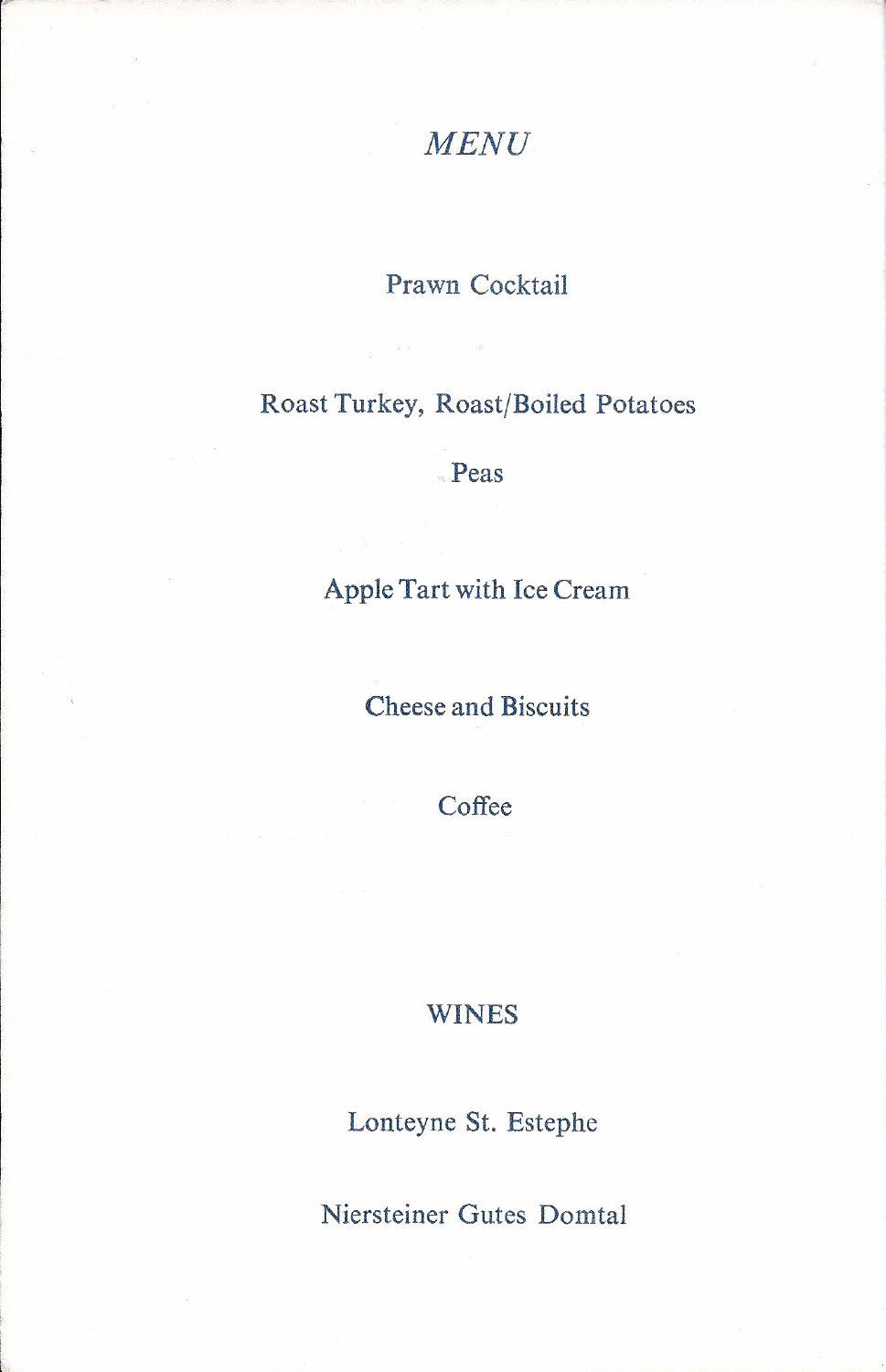#### LIST OF TOASTS

#### THE QUEEN AND THE CRAFT

The Most Worshipful The Grand Master His Royal Highness the Duke of Kent, *G.C.M.G., G.C.V.O., A.D.C.*

The Most Worshipful Pro. Grand Master The Right Honourable The Earl Cadogan, *M.C., D.L.*

The Right Worshipful Deputy Grand Master, Maj.-Gen. Sir Allan H. S. Adair, Bt., *K.C.v.O., G.B., D.S.O., M.C., D.L.*

The Right Worshipful Assistant Grand Master, the Hon. Fiennes Cornwallis, *O.B.E.,* and the rest of The Grand Officers Present and Past.

The Provincial Grand Master R. W. Bro. Arthur S. Hollins, *O.B.E., M.D.*

The Deputy Provincial Grand Master, V.W.Bro. A. Burnand, *P.G.Supt.Wks.* The Assistant Provincial Grand Masters, W.Bro. G. T. Burnett Brown, *P.S.G.D.* W.Bro. R. G. Read, *O.B.E., P.Dep.G.D.C.* W.Bro. A. J. Roberts, *P.J.G.D.* W.Bro. Rev. W. H. Hitchinson, *Dep.E.Chap., G.Chap.* and the rest of the Provincial Grand Officers Present and Past

The Worshipful Master.

The Visitors.

The Tyler's Toast.

 $\mathcal{L}=\mathcal{L}^{\mathcal{L}}$